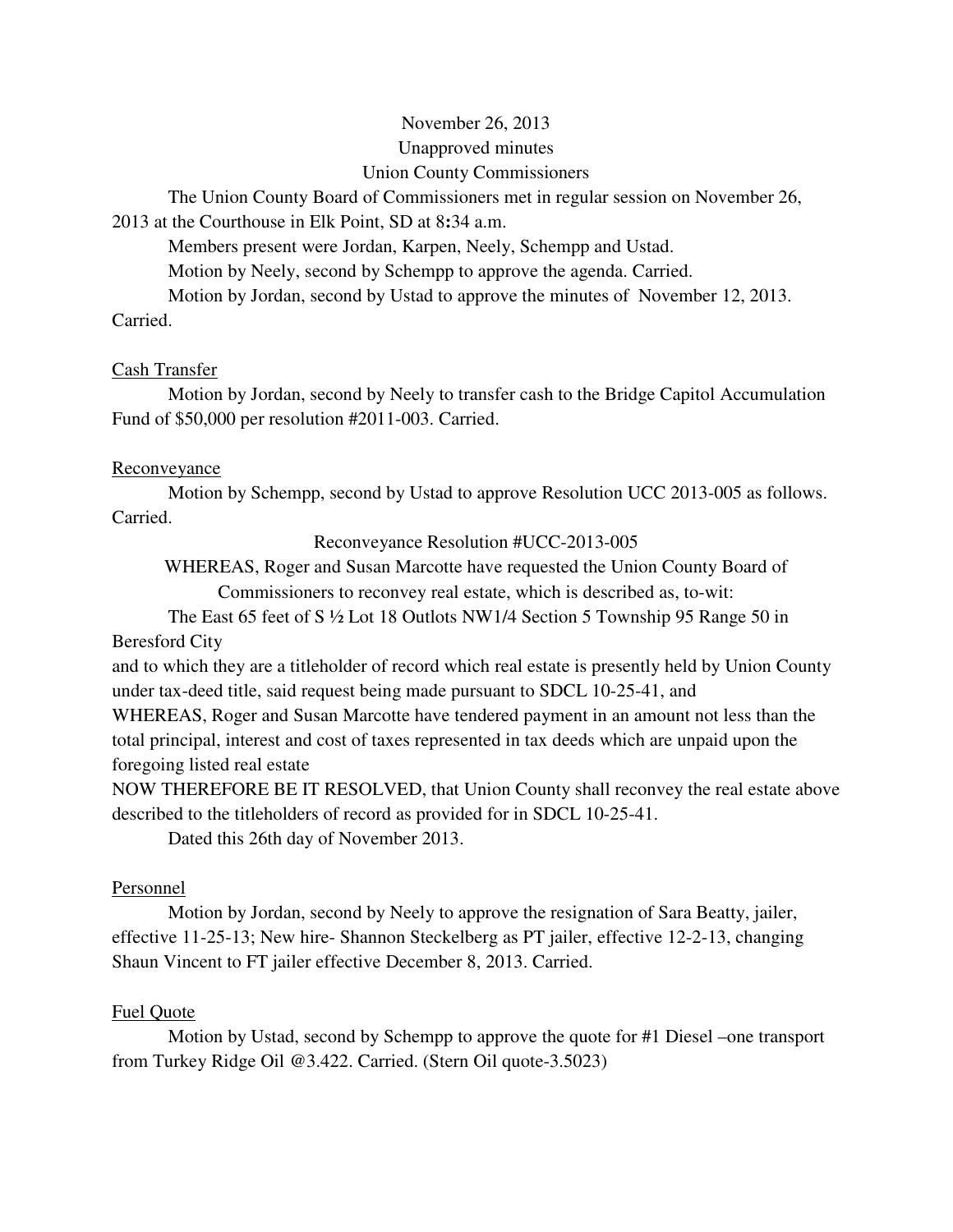#### Recess

Chairman declared a recess at 8:40 for ten minutes.

#### Planned Development

 Douglas Maurstad met with the board to discuss reverting the planned development property (Hyperion) to agriculture. Maurstad asks the board to have the county return the property back to agricultural property with no fee.

#### Department Head

 Department Heads Janet Lingle, Nurse Lisa McInerney and Scott Sexton met with the board for monthly reports.

#### Claims

 Motion by Jordan, second by Schempp to approve the following claims with adjustment on mileage claim. Carried.

The following claims have been audited, approved and warrants drawn on the same: Bi-weekly payroll for 11-27-2013: Auditor \$108.00; Treasurer \$168.00; Election \$228.00; State's Attorney \$473.10; Public Building \$773.50; Register of Deeds \$642.21; Sheriff \$33,561.42; Nurse \$160.80; WIC \$289.94; Highway \$21,558.60; EMA \$34.76. Courthouse payroll for the month of November 2013: Commissioners \$5,075.00; Auditor \$9,265.39; Data Processing \$230.74; Treasurer \$13,221.11; State's Attorney \$14,325.43; Public Building \$4,136.97; Assessor \$9,794.31; Register of Deeds \$6,516.51; Veteran \$1,000.00; Sheriff \$4,835.05; Nurse \$923.47; Jail \$114.58; Extension \$1,362.69; Fair \$1,371.88; Weed \$489.34; Planning & Zoning \$3,428.41; Highway \$7,117.55; EMA \$1,517.92.2013 Deductible \$500.00; Alcester Union (Legals) \$558.79; APCO Int'l (Dues) \$92.00; Avera Occupational Medicine (Drug Tests) \$113.80; Barnes Distribution (Supp) \$246.94; Blackburn & Stevens (MI Hearing) \$331.98; Bomgaars (Repair/Supp) \$101.40; Butler Machinery (Equip) \$303,332.00; Carol Klumper (Per Diem) \$34.00; Century Link (Util) \$1,484.50; City of Elk Point (Util) \$4,375.77; Community Health Clinic (Care) \$1,303.25; Dakota Mechanical (Repair) \$214.29; Dale Neely (Mileage) \$22.20; Doyle Karpen (Mileage) \$14.80; Dr Jim Slattery (Care) \$200.00; Elite K-9 (K-9 Supp) \$2,509.80; Greentree Psychological (MI Evaluation) \$500.00;Guarantee Oil (Supp) \$290.00; Hickory Tech (Util) \$122.70; Hydraulic Sales (Repair/Supp) \$326.03; IGrow (Supp) \$20.00; Interstate Power Systems (Maint) \$2,114.16; Iowa Office Supply (Maint) \$300.94; Jackie Sieverding (Per Diem) \$34.00; Jacks Uniform & Equip (Equip) \$887.30; Janet Lingle (Mileage/Per Diem) \$75.75; Janitor Depot (Supp) \$611.38; Jeff's Lawn Care (Lawn Care) \$285.00; Jensen Ins Agency (Ins) \$339.00; Johnson Feed (Supp) \$4,545.49;Knology (Util) \$170.95; L G Everist (Supp) \$803.41; Lewis & Clark BHS (Care MI) \$640.00;Maint Engineering (Supp) \$462.36; Marvin Schempp (Mileage) \$19.24; Mcleods (Supp) \$551.04; MidAmerican Energy (Util) \$930.74; Millborn Seeds (Supp) \$225.00; Milton Ustad (Registration) \$64.95; Minnehaha Co (Reimb MI) \$36.00; Noll Collection Svc (Collections)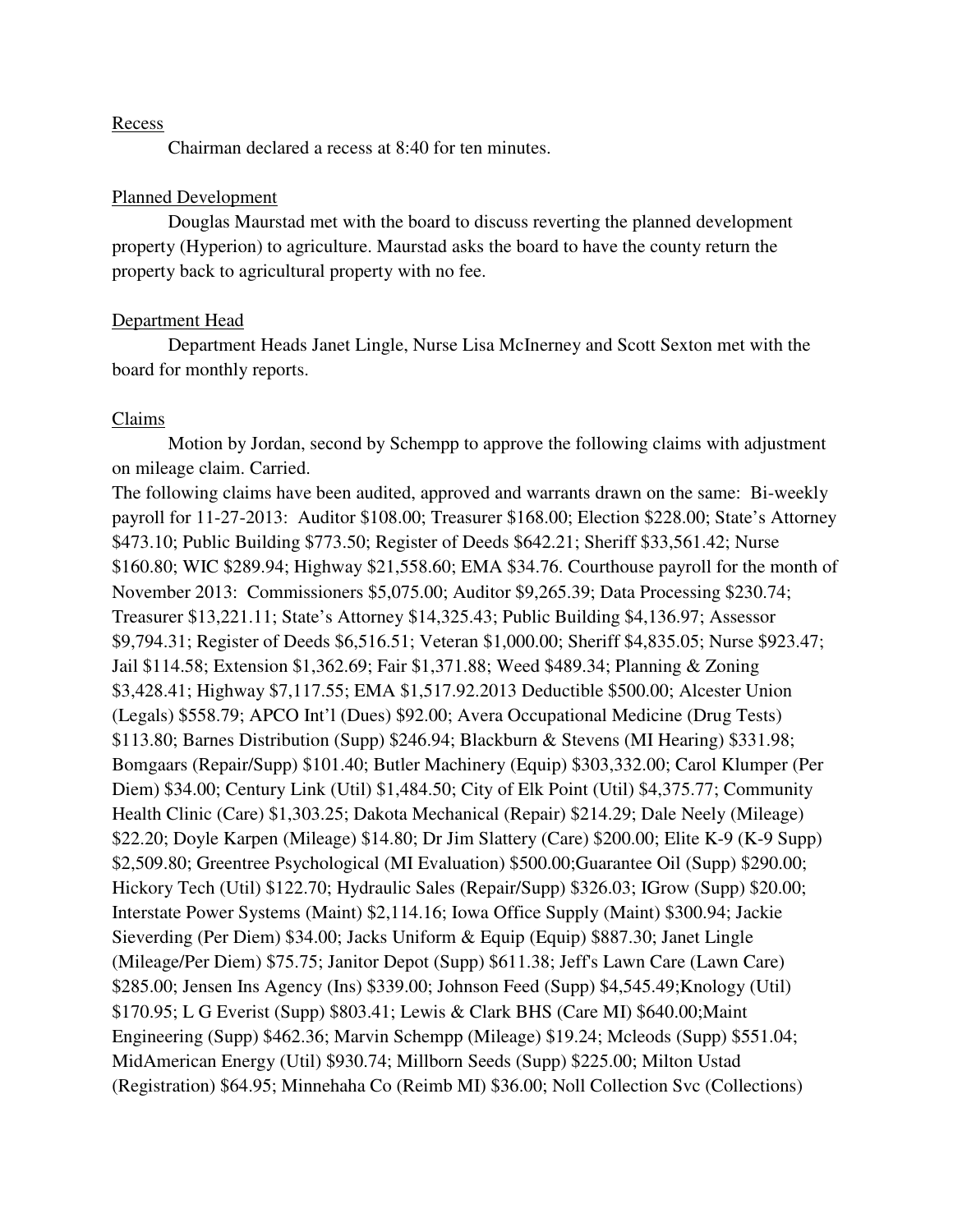\$186.15; Nygren's True Value (Supp) \$76.40; Office Sys (Supp) \$209.00; Pennington Co (Transport) \$562.05; Perkins Office Solutions (Supp) \$199.37; Peterson, Stuart, Rumpca & Rasmussen (Ct Appt Atty - MI) \$460.40; Pharm Chem (Supp) \$357.00; Pheasantland (Clothing Allow) \$114.51; Pitney Bowes (Supp) \$242.96; Pollman Excavation (Excavation) \$1,530.00;Powerphone (Training) \$4,122.00; Quill (Supp) \$272.86; Ramkota (Lodging) \$409.97; Reliance Telephone (Repair) \$509.00; Ross Jordan (Mileage) \$46.99; Sanford Health (Care) \$2,365.33;Santa Cruz Gunlocks (K-9) \$290.00; SDACO / M&P Fund (Mod/Pres) \$614.00; SDN Comm (Repair) \$14,361.73; Servall (Shop Towels) \$16.64; Sign Pro (Maint) \$115.00; Sioux City Paint & Decorating (Supp) \$141.94; Sioux Falls Two-Way Radio (Supp) \$5,567.57; Southeast Farmers Coop (Repair) \$67.34; State of SD (Util) \$308.85; Taser Int'l (Equip) \$3,527.50;The New Sioux City Iron (Tools) \$103.27; TuDogs Computing (Maint) \$910.00; US Bank (Supp/Maint/Equip) \$2,970.13; Verizon Wireless (Util) \$574.17; Woodbury Co Disaster & Emergency Svc (Maint) \$1,945.45; Z & S Dust Control (Supp) \$5,065.16.

## Highway

 PWA Roggow met with the board and presented requests for proposals on the highway building.

## **States Attorney**

SA Miller met with the board on legal matters.

 Following discussion with SA Miller, the board visited with Attorney John Slattery regarding Miller's advisement on the fees which are in question, which will be given to the board of adjustment (Planning and Zoning).

### Liquor License Renewal

 Motion by Jordan, second by Neely to approve the following wine and liquor license renewals. Carried. Dunes Hospitality, LLC dba Graham's Grill & Pub – retail (on-sale) liquor; Two Rivers Inc. – retail (on-sale) liquor & Sunday sale; Brown Properties Inc dba Alcester Steak House – retail (on-sale) liquor; Dakota Dunes Country Club, Inc – retail (on-sale) liquor & Sunday sale; H & H Enterprises, retain wine; Cubby's Inc, Retail Wine. Carried.

### Building and Grounds

 Bldg. and Ground Supt Sexton met with the board to request hiring temporary help work while he and PT custodian are unavailable. Motion by Jordan, second by Ustad to approve hiring Alice Card as a temporary employee at \$13.00 per hour. Carried.

### Recess

The chairman declared a recess at 10:28 for ten minutes.

### Human Services